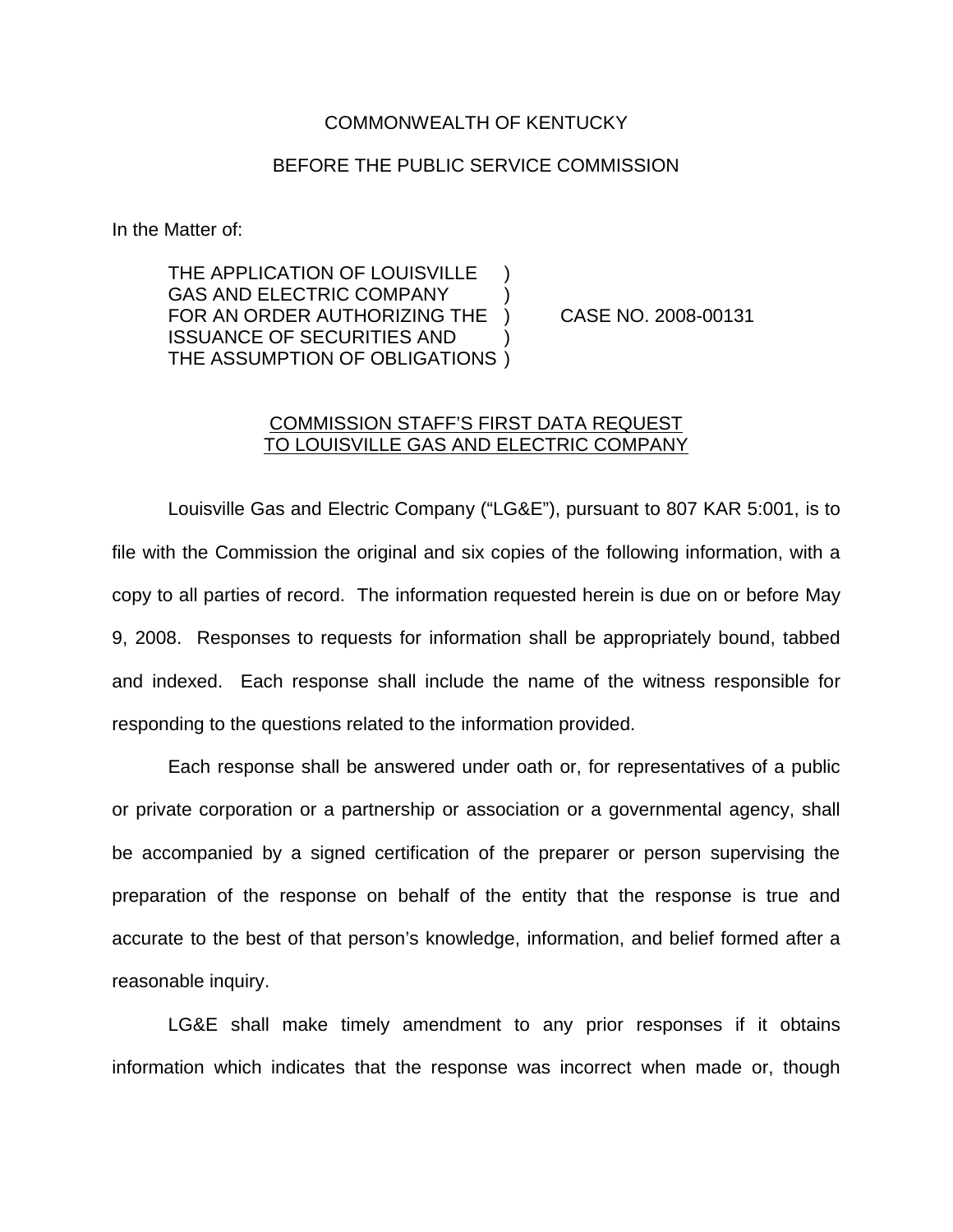correct when made, is now incorrect in any material respect. For any requests to which LG&E fails or refuses to furnish all or part of the requested information, LG&E shall provide a written explanation of the specific grounds for its failure to completely and precisely respond.

Careful attention should be given to copied material to ensure that it is legible. When the requested information has been previously provided in this proceeding in the requested format, reference may be made to the specific location of that information in responding to this request. When applicable, the requested information shall be separately provided for total company operations and jurisdictional operations.

1. Refer to the application at page 4, paragraph 9. Provide an explanation of the circumstances where new debt would be issued, as opposed to refinancing the existing debt.

2. Refer to the application at pages 4-12 and Tab 4, page 2. Eight series of pollution control bonds are discussed on pages 4-12 that may be the subject of refinancing. On page 2 in Tab 4, there are additional variable rate series of pollution control bonds that are not identified as being candidates for refinancing. Provide an explanation of the status of these other bond series and whether these may also be refinanced in the future.

3. Refer to the application at page 13, paragraph 27.

a. Provide an explanation as to whether the Fidelia Corporation will be one of the possible entities that LG&E "may enter into one or more guaranty agreements, bond insurance agreements and other similar undertakings guaranteeing

-2- Case No. 2008-00131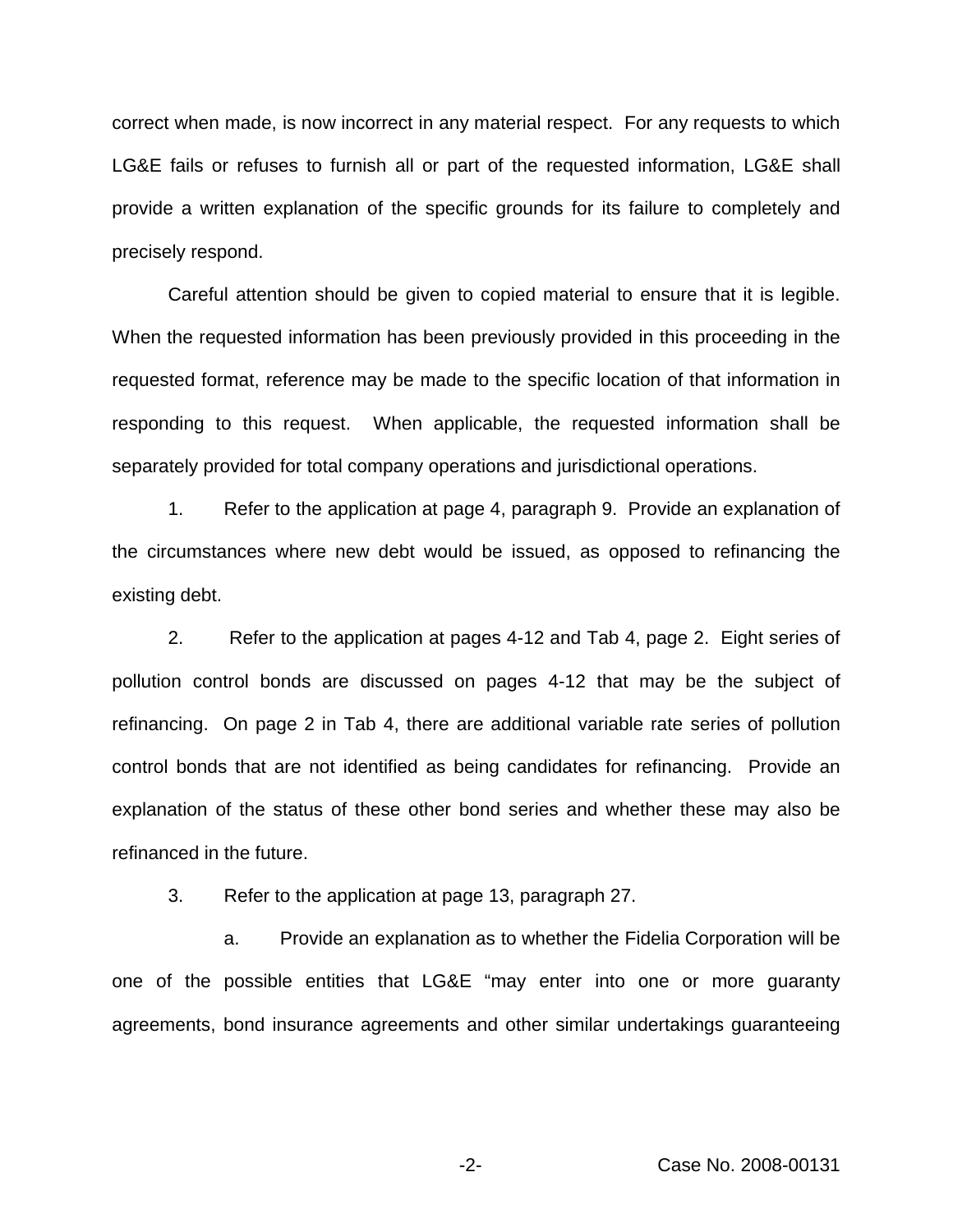repayment of all or part of the obligations under one or more series of the refunding bonds."

b. In the context of this filing, if the bond auction (auction rates) market is suffering because of problems with the bond insurance companies, explain how and where else bond insurance may be obtained for the purposes of refinancing the current series of pollution control bonds.

4. Refer to the application at page 13, paragraph 28. Provide an explanation of why First Mortgage Bonds will not be used to collaterize the refunding bonds.

5. Refer to the application at page 15, paragraph 32, sentences 3-5. It appears that, if LG&E issues Variable Rate Pollution Control Refunding Bonds, the bond holder, at some point in time, can come back to LG&E through Louisville Metro Government or Trimble County and force the redemption of the bonds and LG&E would remarket the bonds to other purchasers. Provide an explanation of why the bond holder can come back to the issuer to sell the bonds, rather than simply selling them on the market.

6. Refer to the application at page 16, paragraph 33.

a. Provide an explanation as to whether Fidelia Corporation would be one of the possible entities from which LG&E "may enter into one or more liquidity facilities with a bank or banks to be selected by LG&E."

b. For a bond that has been tendered for purchase and not remarketed, provide an explanation of the circumstances that the bond would not or could not be remarketed.

-3- Case No. 2008-00131